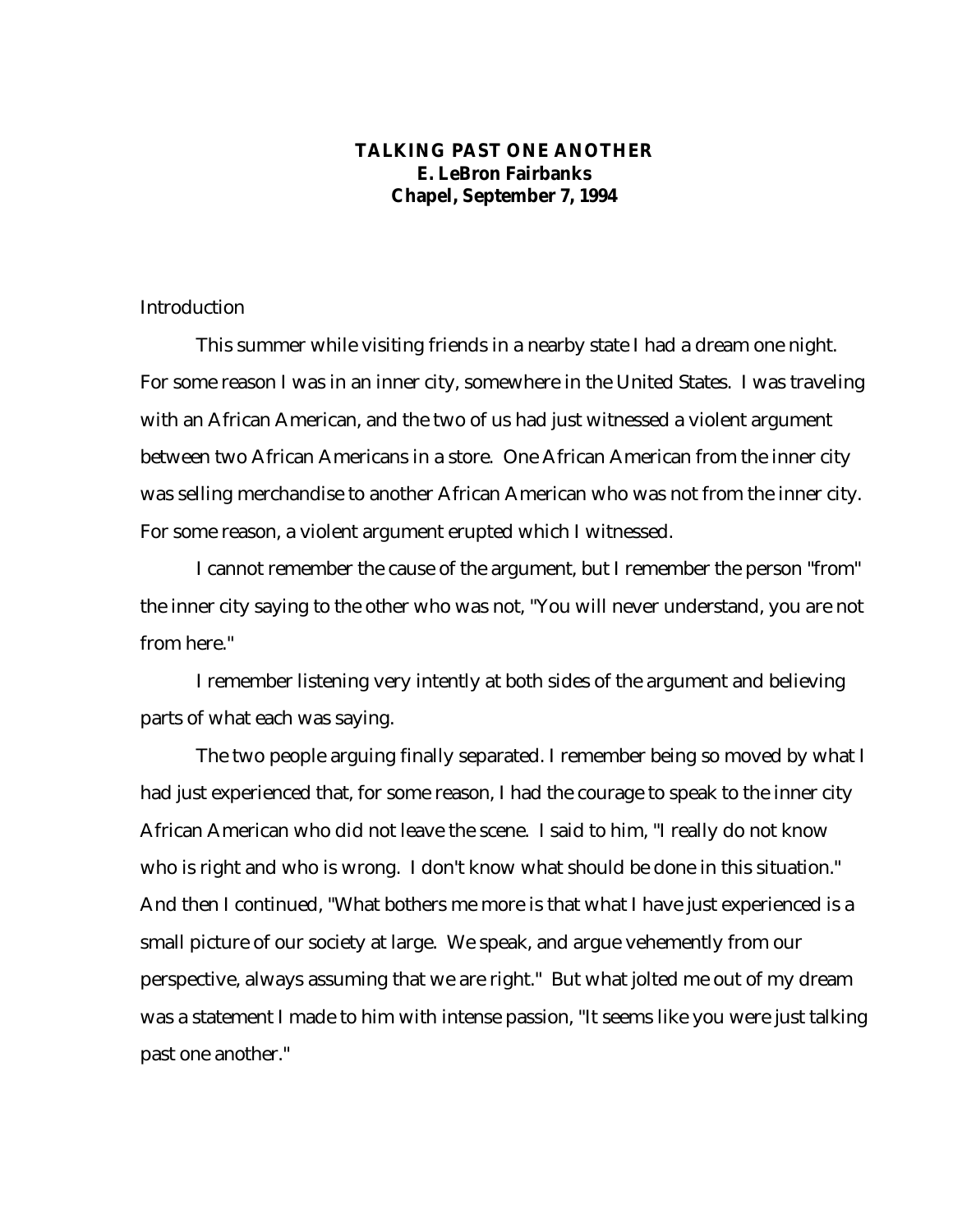At that moment I awakened from my dream. Literally, my heart was pounding. The time was about 5:45 a.m. I began to think about the dream and its implications. I couldn't get away from the words, "I really don't know who is right or wrong, but it seems like you were talking right past each other."

By this time I was wide awake, and I began to think of the implications of my dream for MVNC. I was so moved and shaken by the dream that I moved out of bed to the next room where I had my portable computer set up and I recorded my dream on the computer.

"I really don't know who is right or wrong, but it seems like we often just talk right past one another." How often this scenario is played out in real life. And how painful--even at Mount Vernon Nazarene College.

Scripture verses flooded my thoughts like the verse for this school year: "And in Him you too are being built together to come a dwelling in which God lives by His Spirit." Ephesians 2:22

You too...are being built together...with others who are different--very different- from you.

How can this be, especially in light of the conflicting expectations so often experienced on a Nazarene college campus.

I. On reflection, I made several immediate observations:

- A. Some issues with which we have to deal are non-negotiable. Biblical principles, for instance. Start with the ten commandments and continue through the teachings of Jesus. For the Christian, these are non-negotiable. Listen again to the scripture: "And in Him you too are being built together to become a dwelling in which God lives by His Spirit."
- B. Quite often, good people are divided over rules set by parents or employers, or lifestyle guidelines set by a college, a church, or a denomination.
	- 1. Honest differences arise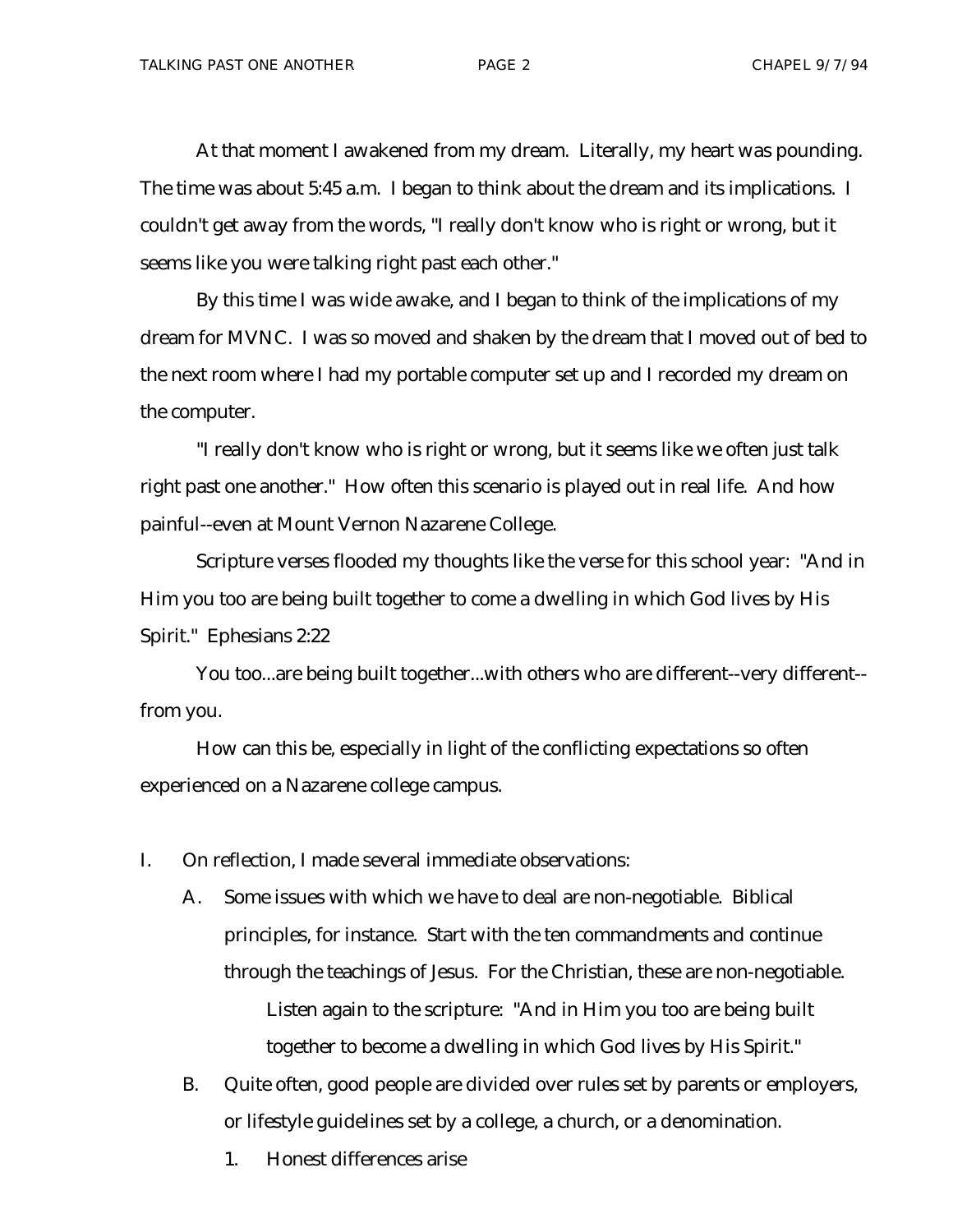- 2. Good people differ
- 3. Example: MVNC Lifestyle Guidelines/Values document, *For This We Stand.* I can accept, and really expect, some genuine disagreements with our stance on some lifestyle issues and value affirmations. For those who differ, I ask for your understanding. Let me explain.
	- a. The sponsoring denomination for this college is the Church of the Nazarene.
		- 1) A holiness church in the early Methodist tradition.
		- 2) Takes seriously its responsibility to nurture believers in the holy life.
	- b. While acknowledging, and grateful for, the large number of students on campus representing over 30 denomination
		- 1) I cannot, will not, turn my back on the principles and priorities of the sponsoring denomination. If I did, the Board of Trustees of this College, who hired me, would have good reasons to fire me.
		- 2) The Church of the Nazarene has had a phenomenal commitment to higher education worldwide
			- a) 36 U/G level educational institutions worldwide
			- b) I have had the joy and privilege of working in three very different institutions around the world before moving to Mount Vernon five years ago today.
			- c) Nazarenes on this region (Ohio, West Virginia, Eastern Kentucky) have given over 32 million dollars to support this college during the past 25 years through educational budget (93-94, \$1,500,000)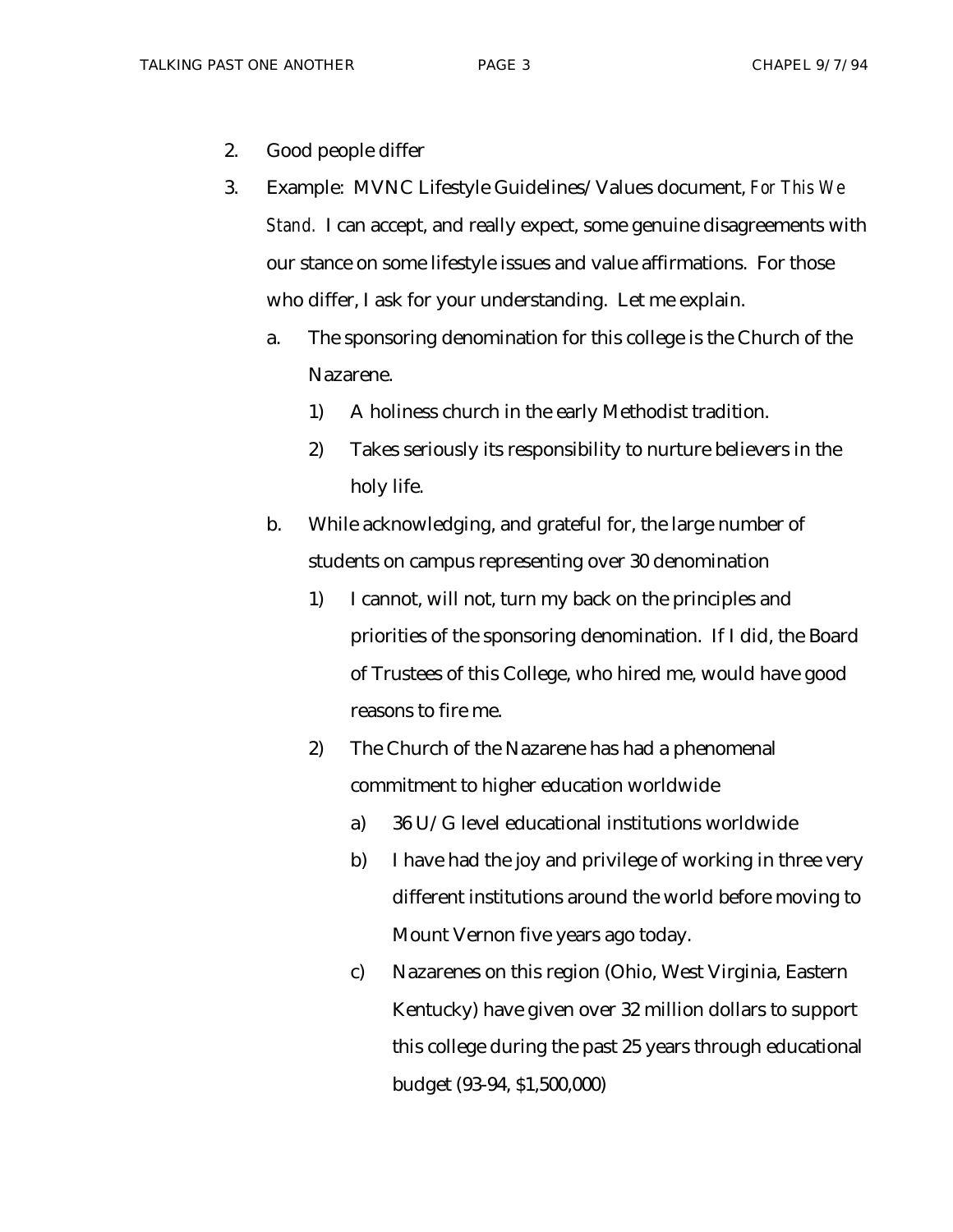- d) These people believe in the mission of this college and sacrificially support it. Many of these people are the parents and grandparents of MVNC students today.
- e) I must not, I will not, turn my back on the very group that brought this college into existence and continues to nurture it.
- 3) Within these lifestyle guidelines, which reflect the standards of the denomination, there is some flexibility. There are also some non-negotiables.
- C. Even in this dynamic and sometimes misunderstood context, the scripture can be lived out: "And in Him you too are being built together to become a dwelling in which God lives by His Spirit."
- D. And yet, many issues that divide us and cause conflict are not biblical principles, nor the lifestyle guidelines or value affirmations of a sponsoring denomination.
	- 1. Numerous problems arise just because we are all different- temperamentally, culturally, intellectually, socially, spiritually. What is needed is for us to listen to each other, try to understand the other person, particularly where the other person is coming from, and respect the other person even though you may radically differ with the other person's ideas or behavior.
	- 2. Here are some very specific examples where we may feel some tension and need to listen to each other and try to understand where the other person is coming from:
		- a. student/administration differences
		- b. roommate problems
		- c. parental conflicts with their college-age son or daughter
		- d. conflict between couples in marriage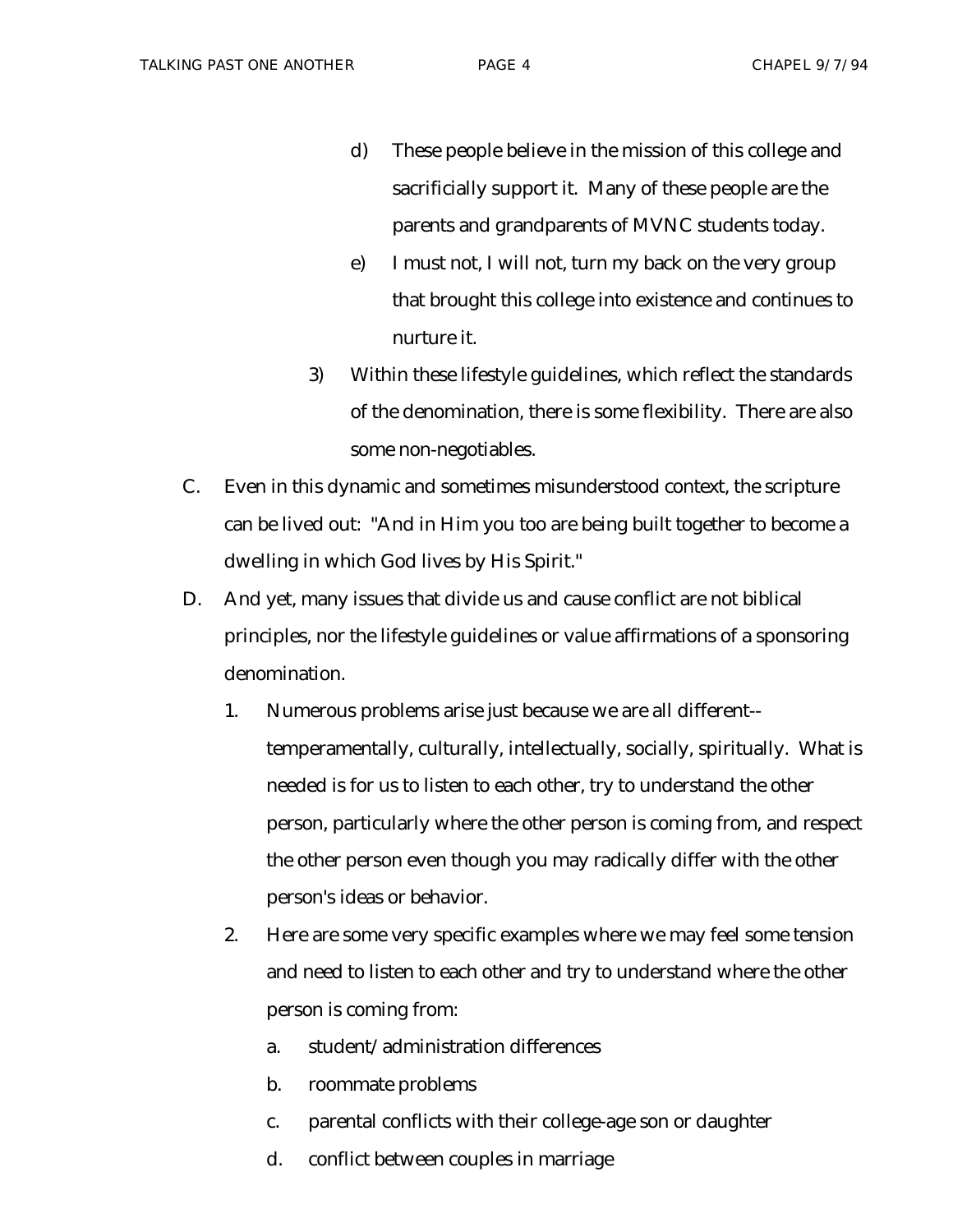- e. staff/administration relations
- f. teacher/student encounters
- (It is so easy for us to move into an us/them mindset)
- II. Habit #5 of Steven Covey's book, *Seven Habits of Highly Effective People*, is "seek first to understand, then to be understood."
	- trying to understand...before we jump to conclusions
	- trying to understand...before we give our opinion
	- trying to understand...before we criticize
	- trying to understand...before we complain
	- trying to understand...before we seek to be understood
	- A. What is the result of trying to understand?
		- 1. Will we always agree? No.
		- 2. Will some people abuse/misunderstand/take advantage of the attempt to understand? Yes.
		- 3. Will you more clearly understand where the other person is coming from? Yes.
		- 4. Will you always reach an acceptable compromise? Not always.
		- 5. Does respect for the other person increase, even though you continue to disagree after discussions? Most often.
	- B. Respect. That is an important word. Respect, even though we continue to disagree.
		- 1. We can choose to believe that God is at work in you as He is in me. And He is not finished with either one of us yet.
		- 2. We can stand firm in our convictions and on our principles while genuinely seeking to understand where the other person is coming from.
		- 3. Understanding, not agreement, is often the key to conflict management.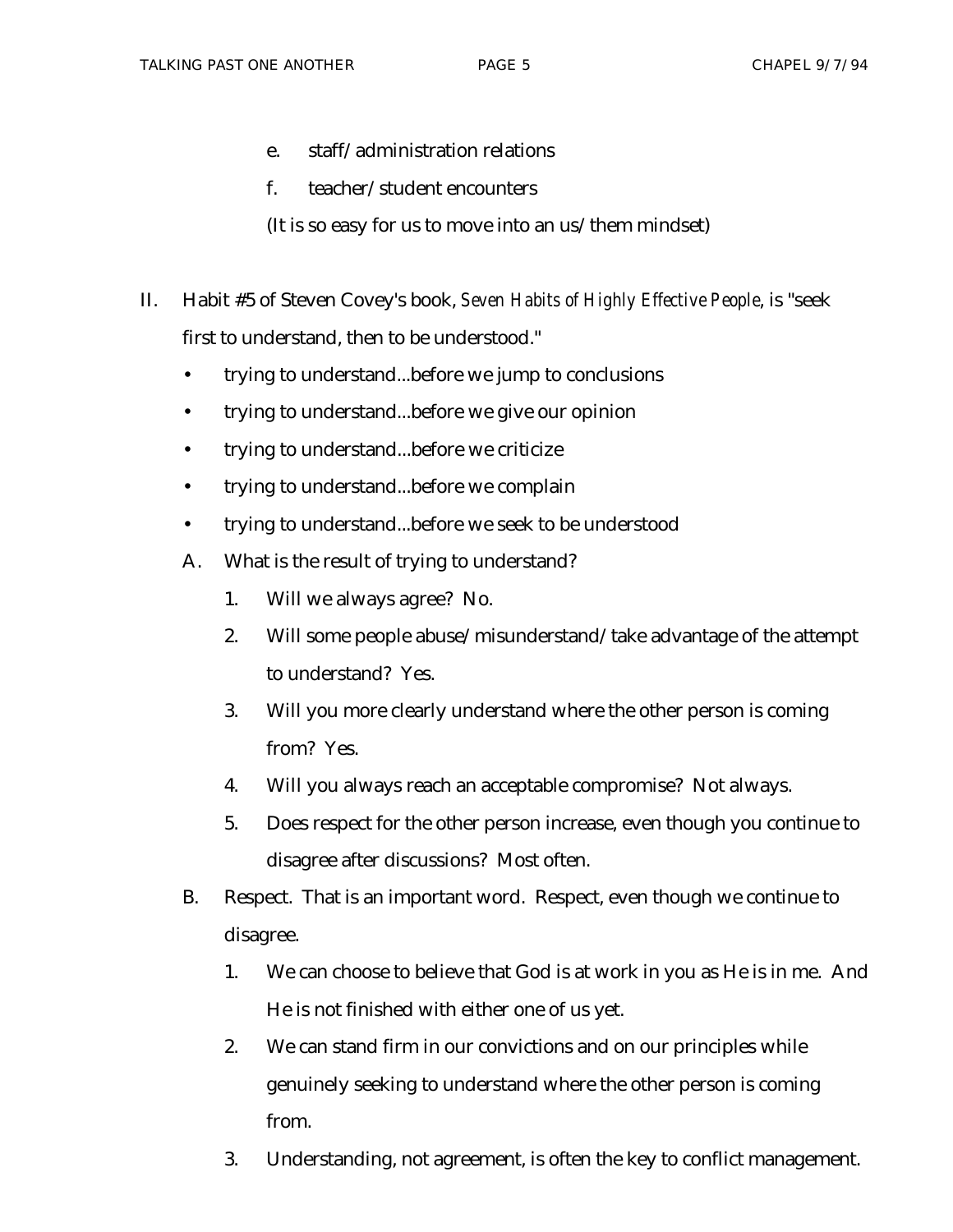- 4. "And in Him you too are being built together (uniquely, providentially) to become a dwelling in which God lives by His Spirit." Ephesians 2:22
- III. What usually emerges out of our attempts to understand, before we seek to be understood?
	- A. Covey talks about another habit he calls, "Think win/win."
		- 1. Are there appropriate compromises?
		- 2. Should my "position" or "decision" be altered in light of what I have heard?
		- 3. Can I address some concerns of the other while continuing to embrace my "position" or "decision"?
		- 4. How can the insights of the other person enrich or enhance my thinking about the issue?
		- 5. Is my way of looking at the issue the only way?
			- a. In many situations, win/win conclusions can be reached.
			- b. In other situations where biblical or moral principles, or value affirmations are involved, compromise is not and should not be reached.
			- c. Even more specifically, when the lifestyle guidelines of the college reflect the standards of the sponsoring denomination, but are not embraced by some students, tension and disagreements inevitably result.
				- 1) But even in these situations, we must seek first to understand before we seek to be understood.
				- 2) and attempt win/win agreements where possible...and leave the results to God!
	- B. Do you really believe that in Christ you and those with whom you differ- you too--by God's plan are being built together--really--to become a dwelling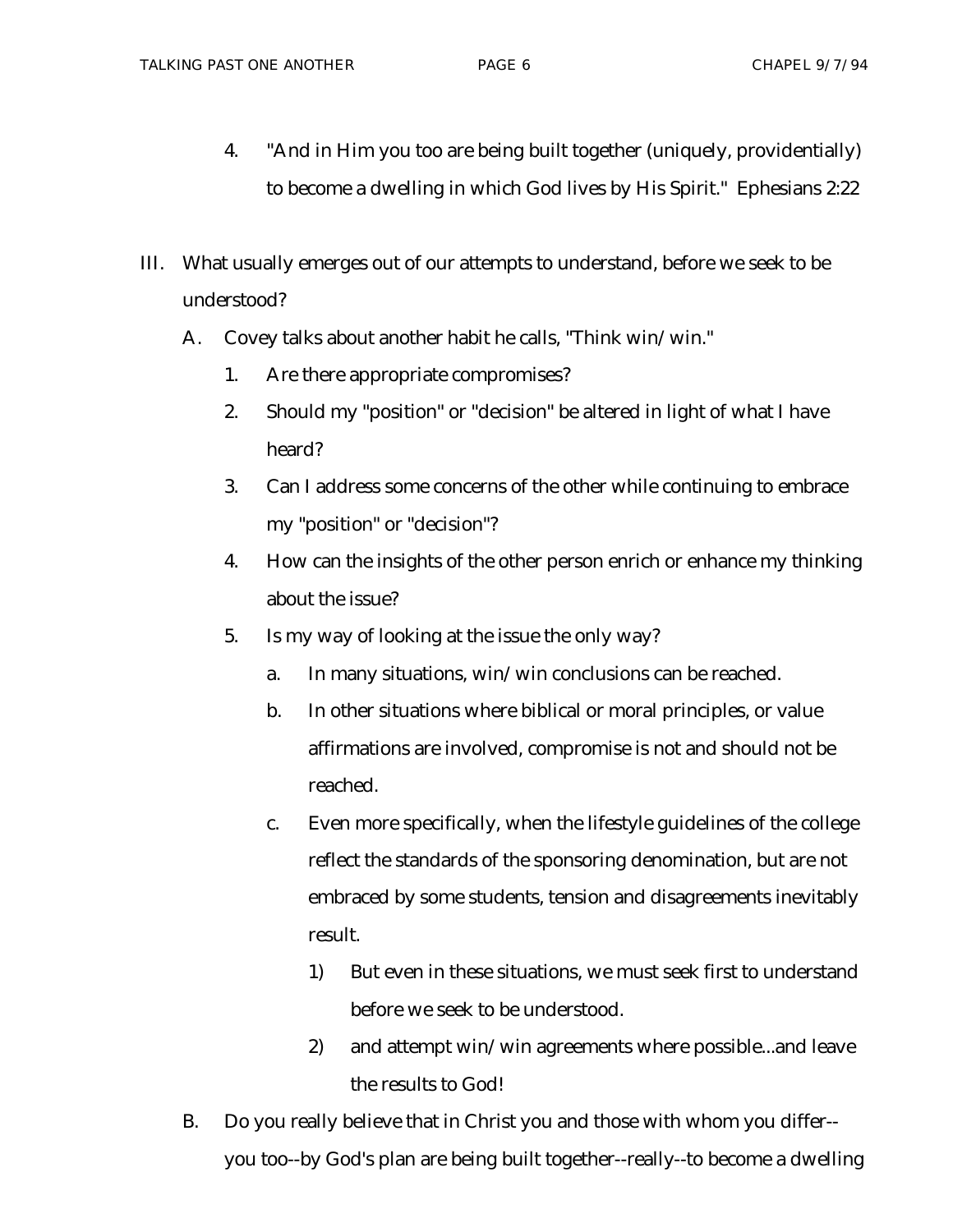in which god lives--right here at MVNC--by His Spirit? That's the key--by **His** Spirit.

- C. All of the potential for misunderstanding on a Christian college campus should drive us to our knees with the prayer of "Lord, teach us to pray."
	- 1. By Your Spirit, teach me to pray ... for my roommate.
	- 2. By Your Spirit, teach me to pray ... for my teachers, or students, or colleagues.
	- 3. By Your Spirit, teach me to pray ... for those in the dorm, apartment, office, or class.
	- 4. By Your Spirit, teach me to pray ... for staff and administrators whom I do not understand or even appreciate.
	- 5. By Your Spirit, teach me to pray ... for our chaplain who may lead the chapel services or preach in ways I do not like or understand.
	- 6. By Your Spirit, teach me to pray ... for the school president who tries to balance all of the expectations on campus--many of them conflicting expectations between students, faculty, staff, parents, trustees, and administration--while keeping a vision for the institution before the faculty, staff, and trustees.
	- 7. By Your Spirit, teach me to pray ... for myself, in ways that are pleasing to God.
		- a. from give me, to make me--"Lord make me an instrument of Thy peace"
		- b. from "my" way, to "your" will--"I'll say yes, Lord, yes to Your will and to Your way"
		- c. from a focus on God's gifts to me, to a passion for his blessing on me--"Lord, make me a blessing to someone...today."

## Conclusion